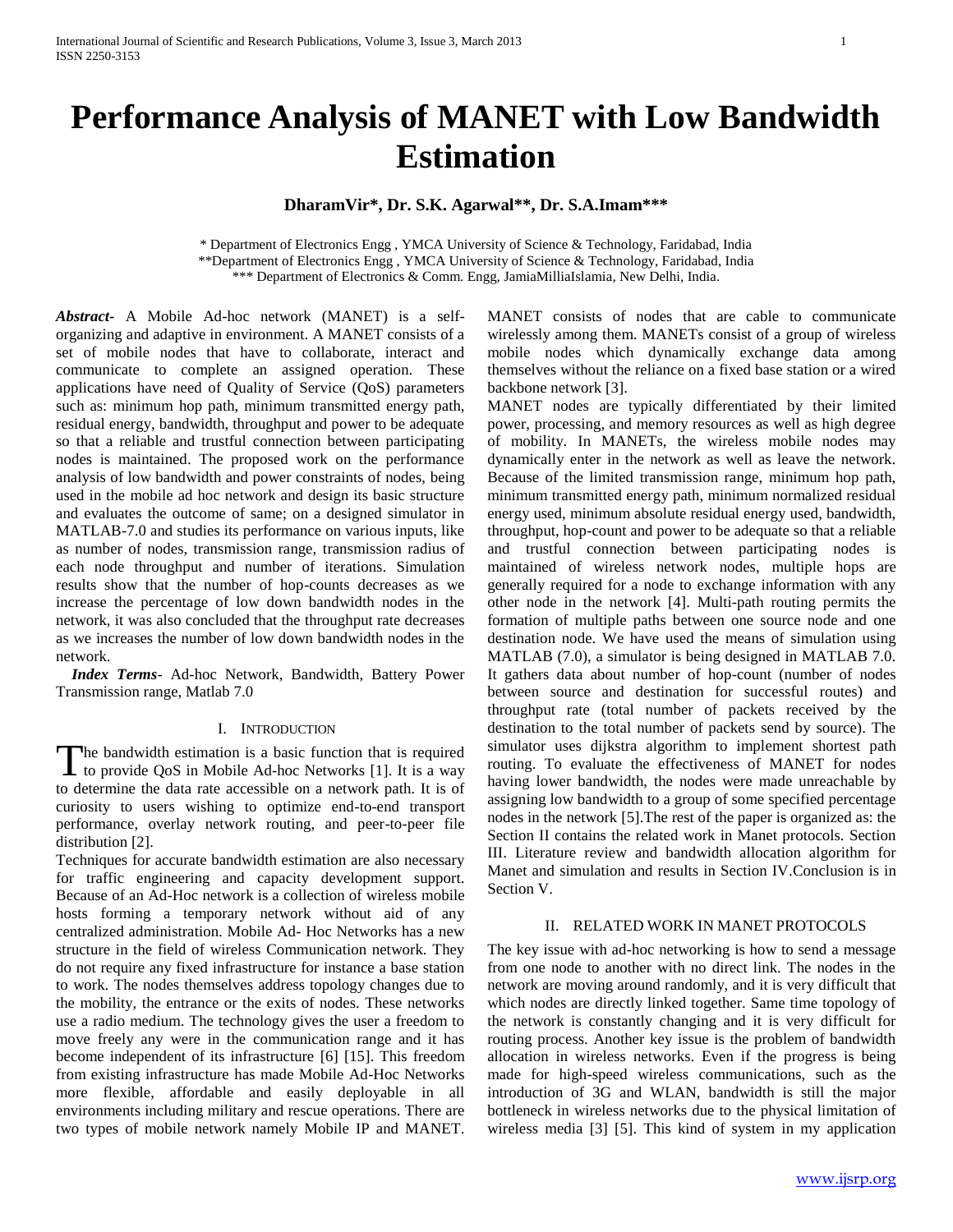brings up the effective management of bandwidth which provides transmission range to transfer the packets of data between several nodes within the network.

# III. BANDWIDTH ALLOCATION ALGORITHM FOR MANET

# *A. Literature review*

In an ad hoc network, a host's available bandwidth refers to amount of bandwidth available to the node to send packets to the network. Bandwidth estimation can be done using various methods for example; bandwidth estimation in a cross-layer design of the routing and MAC layers and the available bandwidth is estimated in the MAC layer and is sent to the routing layer for admission control. Therefore, bandwidth estimation can be carried out in various network layers [1] [8].

All the information of MANET which include the History of ad hoc, wireless ad hoc, wireless mobile approaches and types of MANETs, and then they present more than 13 types of the routing Ad Hoc Networks protocols were proposed. They give description of routing protocols, analysis of individual characteristics and advantage and disadvantages to collect and compare, and present all the applications or the Possible Service of Ad Hoc Networks [8].

Present bandwidth estimation tools measure more than three related metrics: capacity, available bandwidth,hop count, throughput, and bulk transfer capacity etc. Currently available bandwidth estimation tools utilize a various strategies to measure these metrics.These issues of multipath routing in MANETs were particularly examined. They also discuss the application of multipath routing to support application constraints such as reliability, load-balancing, energy-conservation and QoS [7].

An improved mechanism was proposed to estimate the available bandwidth in IEEE 802.11-based ad hoc networks. In 802.11 based ad hoc networks, few works deal with solutions for bandwidth estimation.In a distributed ad hoc network, a host's available bandwidth cannot decided only by the unprocessed channel bandwidth, but also by its neighbour's bandwidth usage and interference caused by other sources, each of which reduces a host's available bandwidth for transmitting data. Therefore, applications cannot properly optimize their coding rate without knowledge of the status of the entire network [12] [13].

An incorporating QoS into routing, and introduce bandwidth estimation by propagating bandwidth information through "Hello" messages and. A cross-layer approach, including an adaptive feedback scheme and an admission scheme to give information to the application about the network position, are implemented. According to the simulations show that their QoSaware routing protocol can improve packet delivery ratio greatly without impacting the overall end-to-end throughput, while also decreasing the packet delay and the energy consumption significantly [9] [14].

The problem in available bandwidth estimation was reorganize in IEEE 802.11 based ad hoc networks. According to them estimation accuracy is increased by improving the calculation accuracy of the prospect for two adjacent nodes idle period to overlap [10].

In a scattered ad hoc network, a host's available bandwidth cannot decided only by the unprocessed channel bandwidth, but also by its neighbour's bandwidth usage and interference caused by other sources, each of which reduces a host's available bandwidth for transmitting data. Therefore, applications cannot properly optimize their coding rate without awareness of the status of the entire network. The problem in available bandwidth estimation was reorganize in IEEE 802.11 based ad hoc networks [10]. According to them estimation precision is increased by improving the calculation accuracy of the prospect for two neighboring nodes inactive period to overlap.

# *B. Bandwidth constraints*

The purpose of the MANET is to homogenize IP routing protocol functionality is appropriate for the wireless routing application within both dynamic and static topologies with raised dynamics because of node motion and other factors [11]:

• **Dynamicity**: Every host can randomly change position. The topology is generally unpredictable, and the network position is inaccurate.

• **Non-centralization**: There is no centralized organization in the network and, therefore, network possessions cannot be assigned in a predetermined approach.

• **Radio properties**: The wireless channel can suffer from multipatheffects,fading and time variation, etc.

## *C.Bandwidth Estimation Methods*

Estimating precise available bandwidth allows a node to make optimal decision before transmitting a packet in networks. It is therefore clear that the available bandwidth estimation enhances the QoS in wired and wireless Networks [15]. Measuring available bandwidth in ad hoc networks is challenging issue in MANET and calculating the residual bandwidth using the IEEE 802.11 MAC is still a challenging problem, because the bandwidth is shared among neighboring hosts, and an individual host has no knowledge about other neighboring hosts' traffic status and battery power. Two methods for estimating bandwidth are used below [12]:

*Intrusive Bandwidth Estimation Techniques* 

The intrusive approaches techniques are based on end-to-end probe packets to estimate the available bandwidth along the length of a path [13].

# *Passive Bandwidth Estimation Techniques*

The passive approaches techniques uses local information on the used bandwidth and that may exchange this information via neighborhood broadcast [13].

#### IV. SIMULATION AND RESULTS

## *A. Setup Parameters:*

We have primarily selected the number of hop-count and throughput rate under bandwidth constraint. Here hop-count is defined as the number of nodes between source and destination for successful routes and throughput rate is the total number of packets received by the destination to the total number of packets sends by source. The flow chart and table 1 given below which gives the setup parameters for the developed simulator.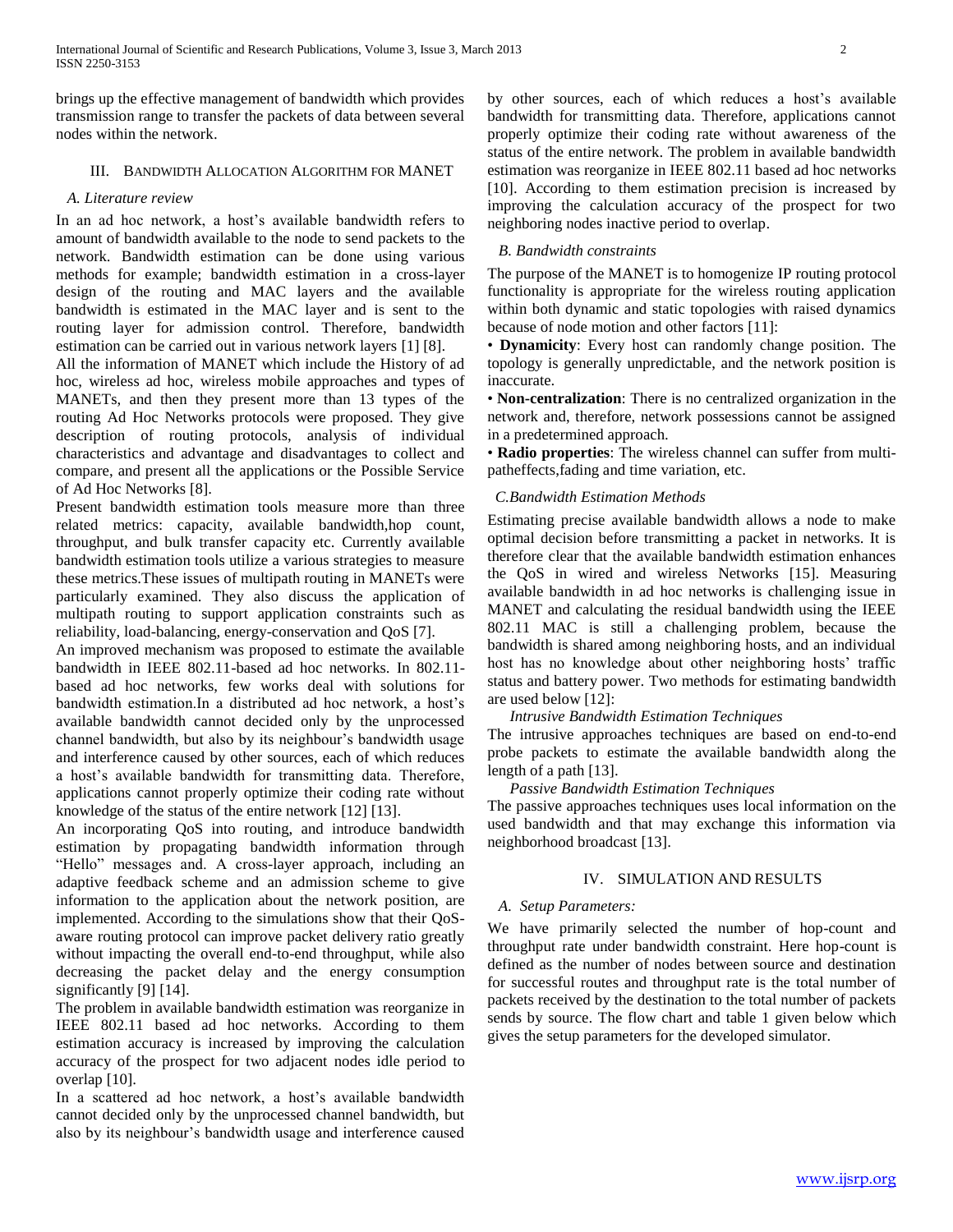

Fig. 1 Flow chart for design simulator

# *B. Simulation Model:*

We have used a comprehensive simulation model based on MATLAB 7.0, for system protocol modeling. MATLAB is a high-performance language for technological computing. It integrates computation, visualization, and programming in an easy-to-use environment, where problems and solutions are expressed in familiar mathematical notation. Typical uses include math and computation algorithm development data acquisition modeling etc.

| Table 1: Simulation set up parameters |                                 |
|---------------------------------------|---------------------------------|
| Parameters                            | Values                          |
| Area                                  | 1500*1500                       |
| Number of Nodes                       | 50                              |
| Transmission Range (TR)               | 300 <sub>m</sub>                |
| Nodes PlacementStrategy               | Random                          |
| Numberofiteration                     | 25                              |
| Percentage of nodes having            | Varies from 0 to 100 percentage |

(with a interval of 10)

#### *C. Snapshots:*

low bandwidth

The figures mentioned below are the variety of outcomes which came during the simulation running process.



Fig. 2 Snapshots of simulator producing input data.



Fig. 3 Number of minimum hop in a shortest path

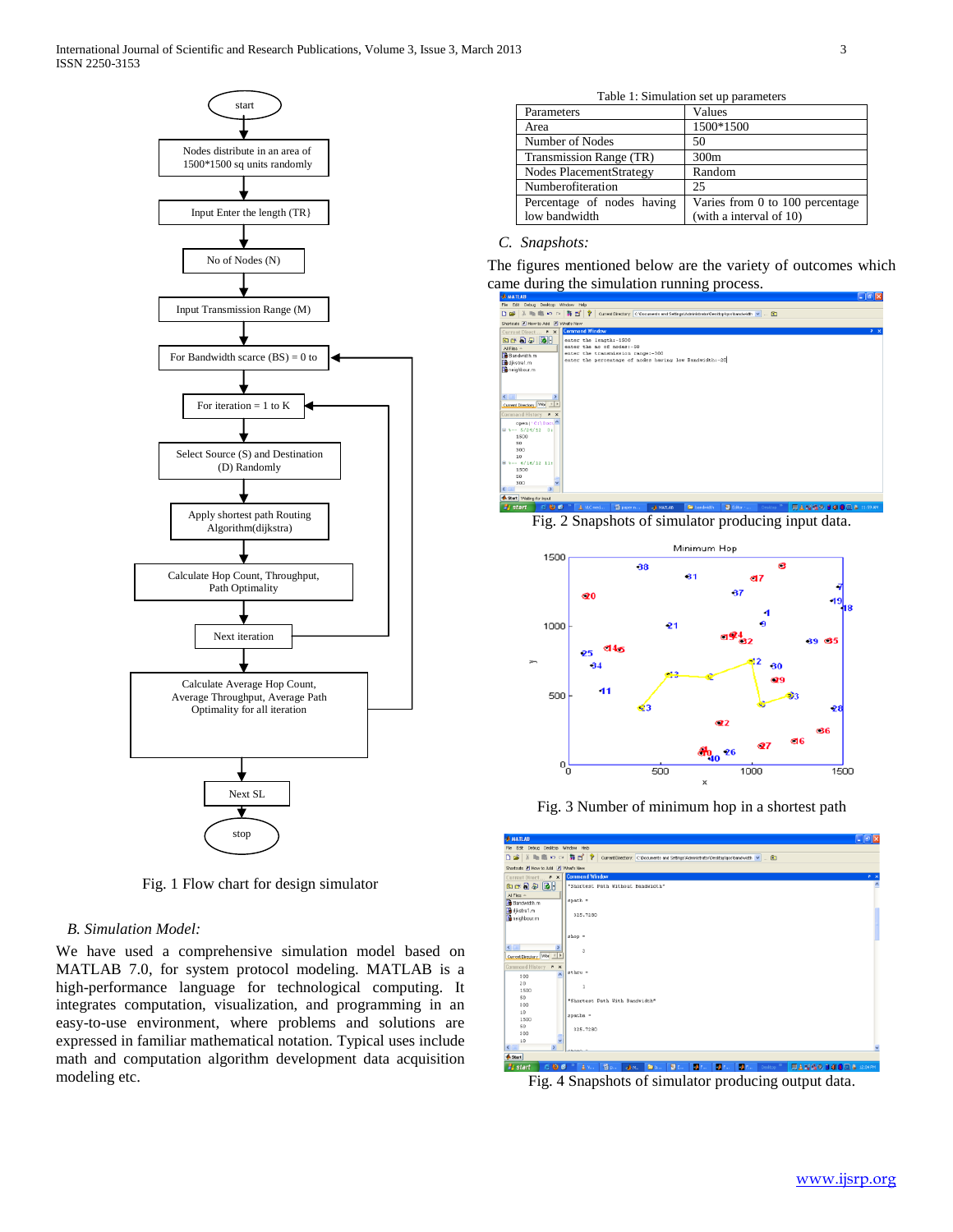

Fig. 5 Number of hop-counts in a shortest path



Fig. 6 Number of maximum hop in a shortest path

#### *D. Impact of Low bandwidth on hop-count:*

 The Fig. 7 shows that as we gradually increases the percentage of low bandwidth nodes form 10 to 40number of nodes and than on going up to 100, then hop-count decreases; It shows that the routes which required more intermediate nodes are not forming in the network. Simply longer routes were not being established with the growth of low bandwidth nodes.



Fig. 7 Number of hop-counts in a shortest path

#### *E. Impact of Low bandwidth on throughput:*

 Throughput of a network is the ratio of number of packets received by the destination to the total number of packets send by source. Here in this study as shown in Fig 8.



Fig. 8 Number of hop-counts in a shortest path

 The throughput rate is going to decrease from level of 50 nodes to the level 100 in proportionate to increasing percentage of low bandwidth nodes in the network and it reaches to level 0 with 100% low bandwidth nodes.

*F. Impact of Low bandwidth on path optimality:*



Fig. 9 Number of hop-counts in a shortest path

 Fig. 9 shows the impact of simulation of path optimality of nodes path length on the percentage of packets dropped. There is no remarkable change in the percentage packet dropped in between 0 to 50, when the node concentration is up to 30. It reaches to a maximum value of nearly 60 nodes then the bandwidth decreased.

#### V. CONCLUSION

A MANET consists of autonomous, self-organizing and selfoperating nodes. It is characterized by links with less bandwidth, nodes with energy constraints, nodes with less memory and processing power and more flat to security intimidation than the fixed networks. However, it has many advantages and different application areas, different assumptions such as location information availability and transmission power control. In this paper, we designed a simulator which is intended in MATLAB-7.0. The simulator uses dijkstra algorithm to implement shortest path routing. To evaluate the effectiveness of MANET for nodes having lower bandwidth, the nodes were made unreachable by assigning a distinct bandwidth to divergent nodes. We conclude performance of three QoS factors (hop count throughput and path optimality) on the basis of varying percentage of low bandwidth nodes in the network. The simulator designed in MATLAB 7.0 gathers data about number of hop-count (number of nodes between source and destination for successful routes) and